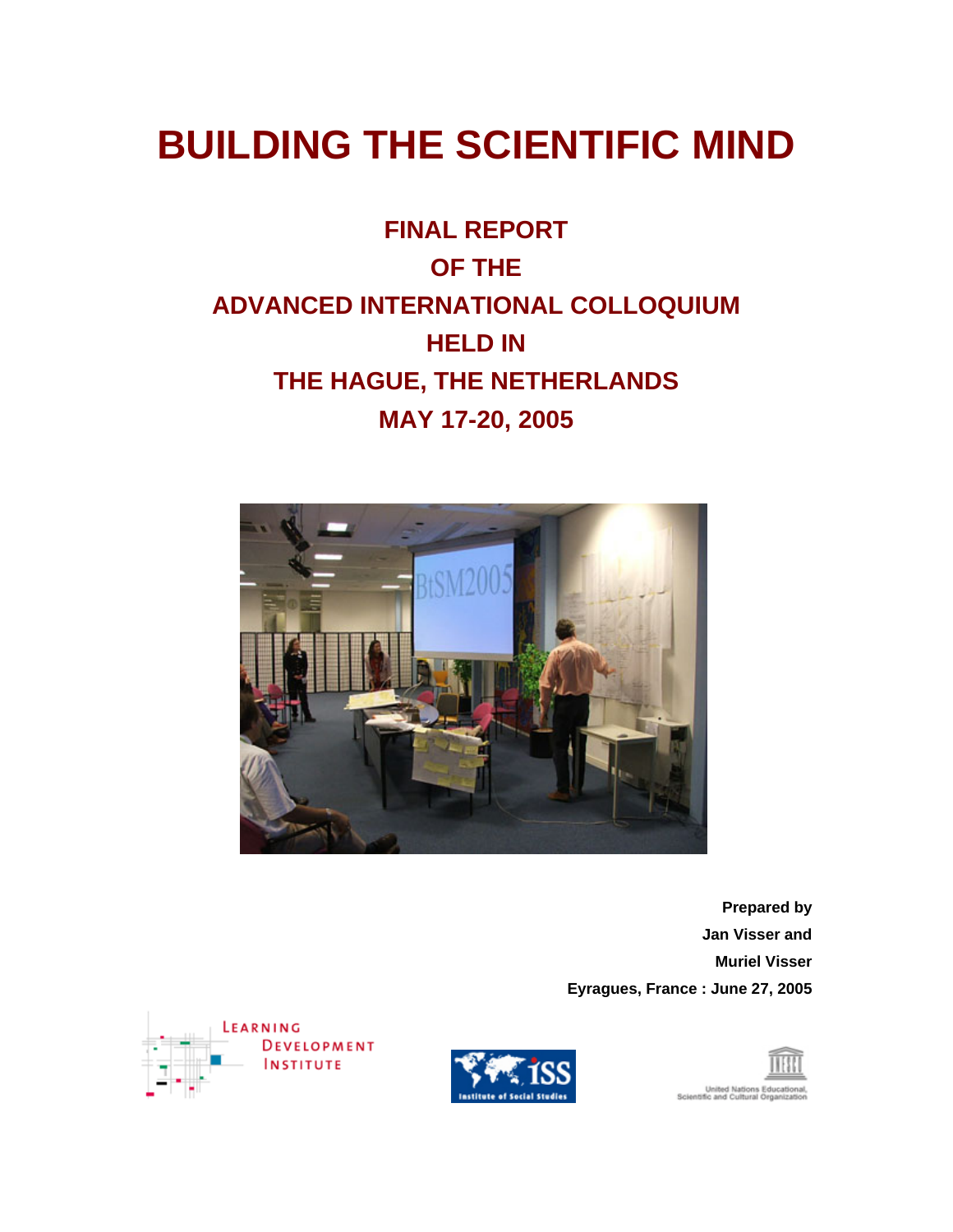### **INTRODUCTION**

The Advanced International Colloquium on Building the Scientific Mind - BtSM2005 for short - was held at the [Institute of Social Studies](http://www.iss.nl/)<sup>1</sup>(ISS) in The Hague, The Netherlands, from 17 to 20 May 2005. The colloquium was organized by the [Learning Development](http://www.learndev.org/)   $Institute<sup>2</sup>$  $Institute<sup>2</sup>$  $Institute<sup>2</sup>$  $Institute<sup>2</sup>$  (LDI) and took place under the patronage of the [United Nations](http://www.unesco.org/)  [Educational, Scientific and Cultural](http://www.unesco.org/)  Organization (UNESCO)<sup>3</sup>. It was officially opened, on behalf of UNESCO's Assistant Director-General for Science, Walter Erdelen, by the Chair of the National UNESCO Commission in The Netherlands, Lieteke van Vucht Tijssen.

The colloquium was deliberately organized to fall in the year 2005, the [World Year of Physics](http://www.wyp2005.org/)<sup>[4](#page-1-3)</sup>, celebrating the publication of Einstein's seminal 1905 papers in the *Annalen der Physik*. This commemorative context did not fail to draw attention to the work of the colloquium. Thanks to the continual presence at the event of Radio Netherlands and Radio Romania, BtSM2005 received ample attention in the media.

It was also felt to be particularly appropriate that the colloquium took place in a country that would not even have existed had humanity not developed the state of mind that allowed it to change the parameters imposed by nature and create land where there should have been sea.

Moreover, the Institute of Social Studies, in collaboration with which the

colloquium was organized and at whose premises it took place, provided a most adequate setting for the event. ISS is a renowned transdisciplinary research and training institution with a strong focus on international development issues and with students and faculty from around the world. In a context in which science is often exclusively identified with the physical and life sciences, the setting of ISS was an important factor in allowing the BtSM2005 participants to appreciate the integrity of human knowledge, across the boundaries that separate historically created artificial divisions. Such boundaries become more and more a hindrance as the problems the world is facing require increasingly transdisciplinary approaches.

Organizing the colloquium was part of the Learning Development Institute's [TSM \(The Scientific Mind\) focus area](http://www.learndev.org/SciMind.html)<sup>5</sup> The idea to organize such a meeting dated back almost to the inception of the Institute. A [preliminary draft concept](http://www.learndev.org/dl/TSM-ConceptPaper.pdf)  [paper](http://www.learndev.org/dl/TSM-ConceptPaper.pdf)<sup>6</sup>on the theme, written with a different organizational context in mind, is still available on the [www.learndev.org](http://www.learndev.org/) Web site under the focus area "The Scientific Mind (TSM)".

Further detail about the colloquium itself, supplementary to this report, can be found on the **BtSM Web page<sup>7</sup>.** The same page contains links to the various intellectual contributions made by the participants in the form of papers, PowerPoint slide shows, and sound files.

-

<span id="page-1-0"></span><sup>1</sup> http://www.iss.nl/

<span id="page-1-1"></span><sup>&</sup>lt;sup>2</sup> http://www.learndev.org

<span id="page-1-2"></span><sup>&</sup>lt;sup>3</sup> http://www.unesco.org

<span id="page-1-3"></span><sup>4</sup> http://www.wyp2005.org/

<span id="page-1-4"></span><sup>5</sup> http://www.learndev.org/SciMind.html

<span id="page-1-5"></span><sup>6</sup> http://www.learndev.org/dl/TSM-ConceptPaper.pdf

<span id="page-1-6"></span><sup>&</sup>lt;sup>7</sup> http://www.learndev.org/ColloquiumBuildingTSM2005.html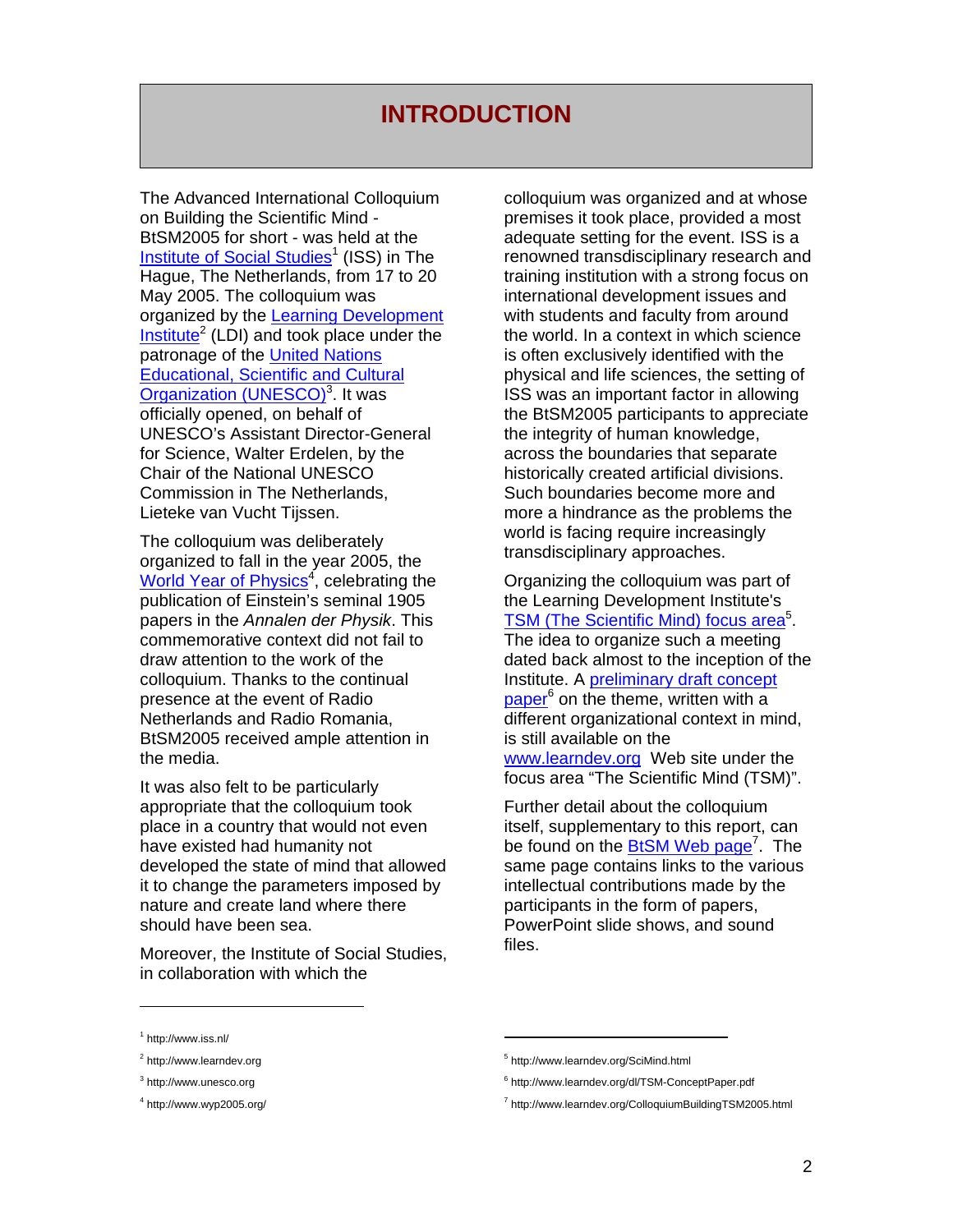# **PARTICIPATION**

A total of 50 people participated in BtSM2005 and represented a wide variety of disciplines. Their ages ranged from 7 to 82 years old. Of the total of 50 participants, 48 were physically present. Two persons participated via teleconferencing, one of them extensively.

As the pie chart below illustrates, the large majority of participants (77%) came from the European Union (43%) and the USA and Canada (34%). Almost one fifth of the participants came from developing countries (19%) and 4% came from Eastern Europe. For a colloquium that has the word 'scientific' in its title, it was interesting and

encouraging to find that almost 40 % of the attendees were female (see below).

Annex 1 provides a list of the BtSM2005 participants, including the countries they represented and their affiliations. Profiles of many of the participants can be found in the **BtSM Community** section of the BtSM Web page. In addition to the 50 persons who actually participated, there are those who had wanted to be there, but who couldn't and who asked to be kept in the loop for further developments. The actual BtSM community is larger than the group who was able to make it to The Hague. The involvement of this larger community will be sought in post-BtSM2005 activities.



## **RATIONALE**

In the lead-up to the colloquium, the following reasons were identified why it should be held.

First, societal efforts focusing on human development, such as through the various school systems, have long been biased towards merely making people more competent, allowing them to acquire all kinds of narrowly defined

skills that can easily be measured on tests and exams. Far less attention has gone to ensuring that competent people develop the disposition to use their competencies in ways that are mindful. There is thus an increased risk that the ever greater ability of humans to intervene in their environment is insufficiently guided by the more comprehensive frames of mind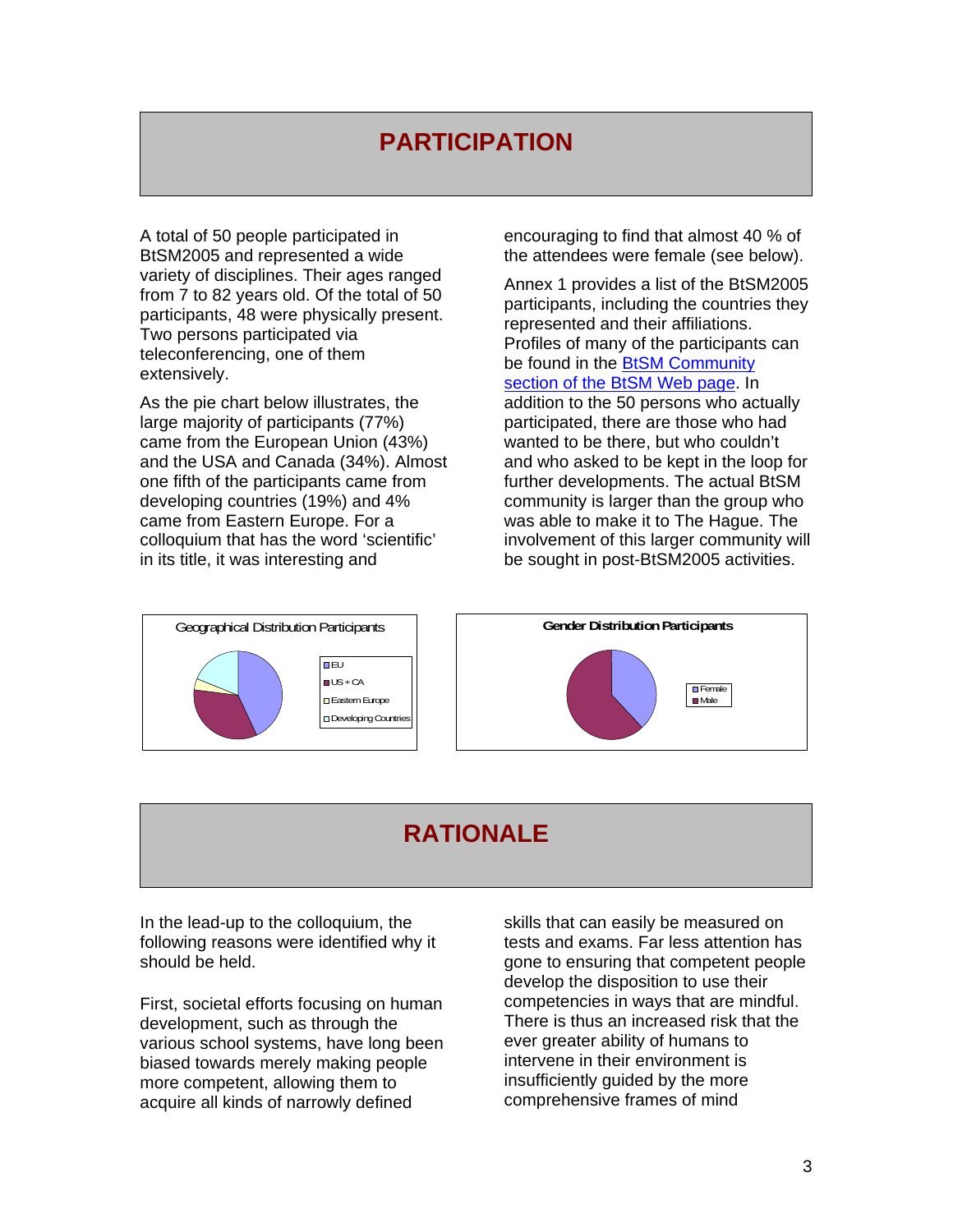humanity developed while the species evolved culturally. The referred risk becomes more threatening, the greater the potential impact single individuals or small groups of people are able to have on their environment through their specific action or failure to commit to action. It is therefore important to complement the development of competence with the simultaneous development of mind. It is noted in this connection that learning requires conceptual as well practical experiences. The school environment tends to favor the former to the detriment of the latter, leading to fragmentation rather than integration. For instance, although mathematics and philosophy are intimately related and interdependent, it appears as if they can be studied and learned without reference to each other. This affects teachers and students. The former cannot map out the richness of interrelated intellectual and practical pursuits and learners cannot link their entire experience into something approaching a holistic overview. This has profound implications for models of mind and consciousness, since learning is at the root of the definitions one can make of mind.

Second, for the purpose of the colloquium in question, the mind was defined as the interconnected set of attributes of the whole person that disposition the beholder to approach his or her world in particular ways. In this context, mind is seen as an embodied process that allows humans to use language and speech to engage with the world. Humans normally entertain a variety of mindsets. The scientific mind is part of that variety. Examples of other mindsets are the artistic mind, the entrepreneurial mind, the spiritual mind, the political mind, the moral mind. People typically adopt a particular frame of mind and consider problems they encounter in the light of it. They are also able to switch between different views of the world and may at one time be inclined to view an issue in, say, a political perspective and subsequently want to address it inspired by a scientific mindset. An assumption behind the Advanced International Colloquium on Building the Scientific Mind was that the scientific mind provides a key perspective that in essential ways complements the various other mindsets. In other words, it is a mindset that everyone should have.

Third, an important respect in which the scientific mind has shown to be of great value can be gleaned from how the community of scientists has frequently succeeded to retain its cohesion in the face of serious divisions between large groups of nations. Developing the mindset that drives scientists to work together despite differences also in people who do not engage in formal scientific activity must be assumed to have a beneficial impact on humanity's ability to live together in harmony. I.e., the scientific mind is one of the ingredients for a more peaceful world. This is not to say that the picture is entirely rosy. Taking the functioning of the scientific community as a starting point, it was felt that discussion should equally focus on aspects such as the involvement of scientists in the building of weapons of mass destruction.

Fourth, economic growth and human development in the Third World are crucially dependent on familiarity of the populace with ways of thinking and interacting with problems that pertain to the scientific mind. Traditional school science education, based on curricula and assessment procedures that emphasize rote learning of compartmentalized knowledge, is frequently an insufficient condition for the proper development of the scientific mind and may at times be at odds with it. Refocusing school-based learning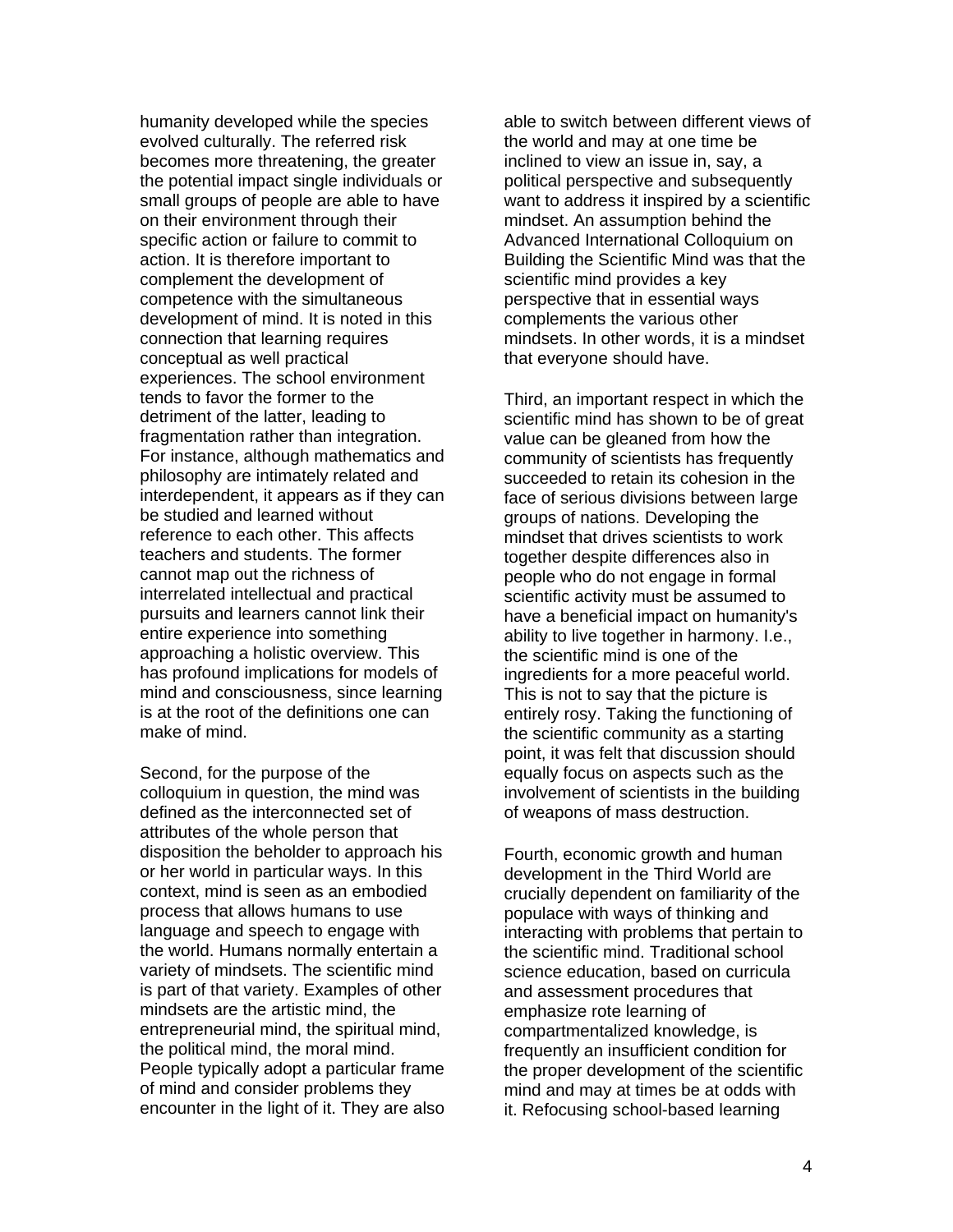towards attaining the various attributes of the scientific mind is thus particularly relevant for the developing world.

Fifth, the development of mind, including the scientific mind, is a function of people's participation in a variety of learning contexts. The school is one of those contexts as are the opportunities for human growth offered by, for instance, the family environment, museums, circles of interest, the broadcast media, and virtual exchanges via the Internet. In terms of societal intervention to promote human learning these environments are normally

considered in isolation of each other. Moreover, the school context is often singled out as the almost exclusive area for societal intervention in human learning. However, in the context of mind development, it is important that the bigger picture be seen and thus that coherence and mutual reinforcement be sought between the various learning environments. It is equally important that a better balance be found between attention to learning in formal structured contexts and in non-formal and informal contexts that are often less structured and leave a greater role to the initiative of the learning individual.

### **AIMS**

The overall goal of the Advanced International Colloquium on Building the Scientific Mind was to impact profoundly existing policy, practice and research in areas pertaining to building the scientific mind. It aimed therefore specifically at:

- 1. identifying important dimensions and attributes of the scientific mind, from the holistic perspective expounded above;
- 2. determining the conditions that foster development of the scientific mind in multiple, both formal and informal settings;
- 3. establishing practical ways to improve and complement existing implicit and explicit efforts to develop the scientific mind;
- 4. seeking to approach the development of the scientific mind in a coherent manner, exploring the potentialities of multiple learning settings and moving beyond mere disciplinary approaches; and
- 5. paving the way to innovative interdisciplinary and transdisciplinary research in hitherto uncharted terrain regarding the above issues.

# **PROCESS AND PROGRAM**

The advanced Colloquium on Building the Scientific Mind was organized around significant themes determined by the International Program Committee, which contemplated

prospective participants' declared interests and paper proposals that progressively came in as the dates of the event approached. Following is a list of areas drawn up at an early stage to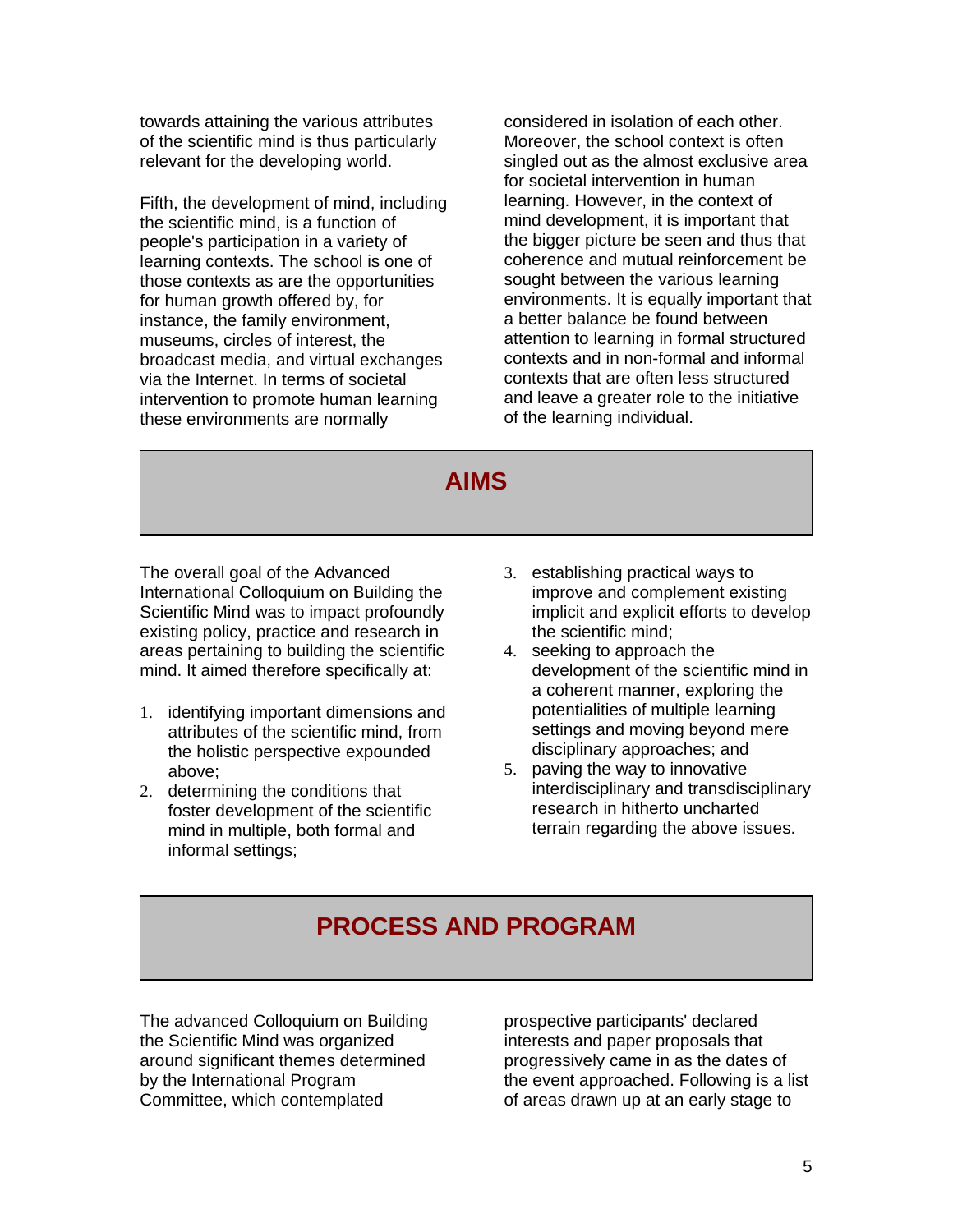serve as attractors around which program activity could be grouped. The list turned out to serve exceedingly well as a basis for the conception of the final program.

- Building the scientific mind for a developing world. A group had already been formed prior to BtSM2005 that wanted to work on this theme during the colloquium.
- Establishing the conditions for a more peaceful and harmonious world by spreading the spirit of science.
- Biography of the scientific mind (focusing on documenting the scientific mind in action so as to reveal its multiple dimensions and attributes). The activity was already underway before BtSM2005. Work during the colloquium intended to build on the results of the preconference efforts.
- The brain and the scientific mind. This theme intended to explore the challenge of building the scientific mind from the perspective of our increasing knowledge about neurophysiology and how the brain develops.
- Early child development from a neurophysiological perspective is a specific focus within the above area.
- The scientific mind in the context of alternative mindsets with specific attention to how the scientific mind interacts with other mindsets that people entertain and how they deal with apparent contradictions and ambiguities.
- The media and the scientific mind.
- The crucial interaction between creativity, artistic spirit and scientific investigation in the formation of the scientific mind.
- The role and importance of science writing and science journalism for the development of the scientific mind.
- Learning from the best experiences so far. This could include, for instance, a thorough and critical look at work undertaken by Harvard's Project Zero, the Illinois Math and Science Academy, Museums such as the Exploratorium or the Cité des Sciences et de l' Industrie in Paris, TV shows such as Nova, radio shows such as Science Friday, and Internet sites such as [www.kennislink.nl.](http://www.kennislink.nl/)
- Health related behavior (particularly as regards HIV/AIDS) and the scientific mind was added to the above list at an advanced stage of organizing the colloquium. Of all the special interest groups that were formed, it attracted the largest number of participants. A separate report is forthcoming on the work performed by this group.

The program conceived on the basis of the above concerns is presented in Annex 2 to this report. It consists of six different strands of activities that run throughout the four-day program.

The way the program was set up and executes, allowed all participants to be exposed to everything their colleagues of other disciplines were exploring. This led to a rich exchange between the disciplines as well as to debate on issues – such as values and ethics – that transcended the notion of discipline.

Throughout the four days of the colloquium, there was a constant mixing of opportunities to be informed through plenary presentations and debate and to discuss what one had been exposed to in the more focused context of small thematic groups or special interest groups. In turn, the results of such group work were fed back on several occasions into the process of plenary sessions. The sound files of the colloquium, available on the [BtSM Web](http://www.learndev.org/ColloquiumBuildingTSM2005.html)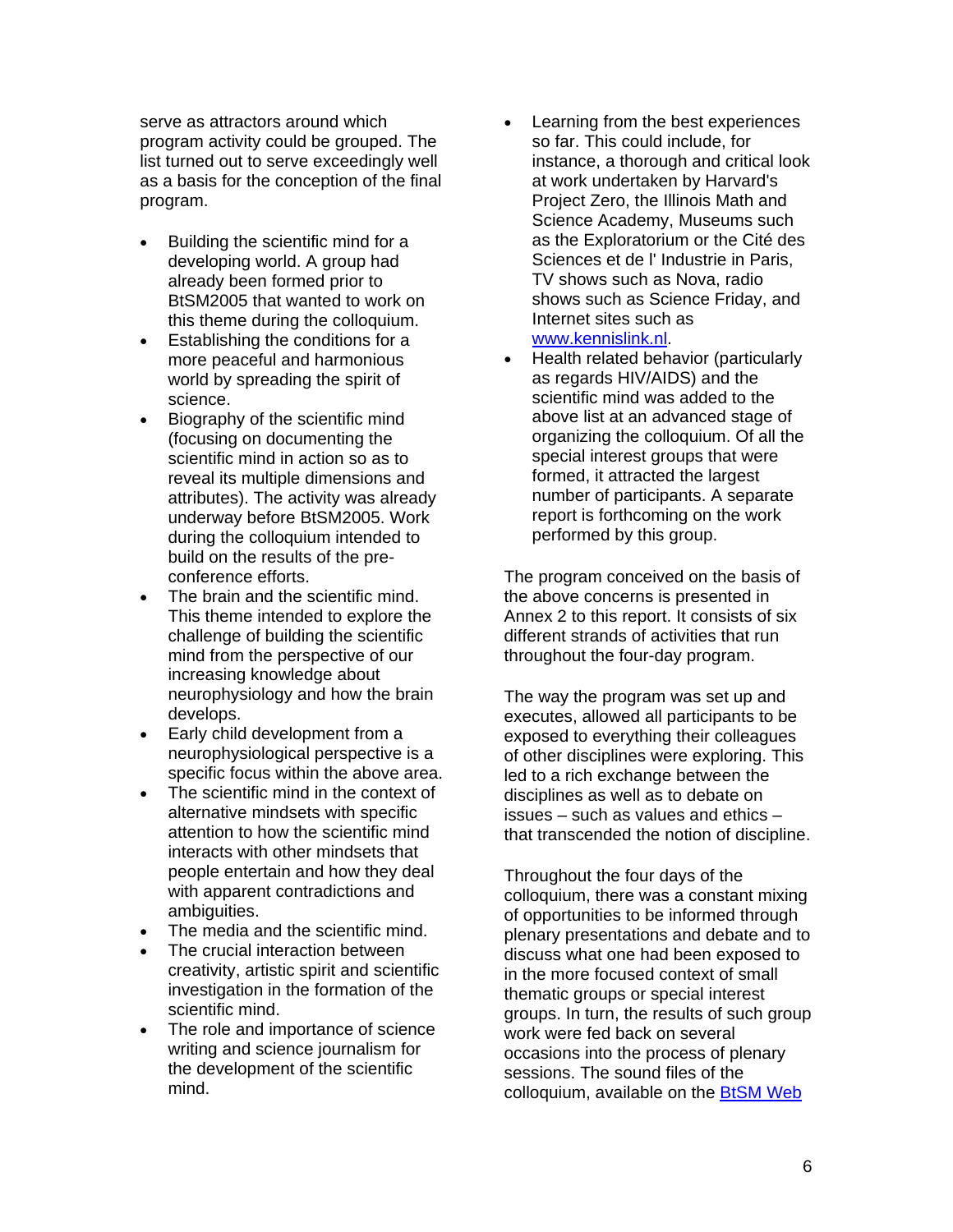[page](http://www.learndev.org/ColloquiumBuildingTSM2005.html), provide testimony of the richness of debate to which this process was able to lead. It also was a very effective mechanism for the emergence of new networks and friendships.

Spontaneous comments (received via email after the conclusion of the colloquium) speak for themselves. Following is a small bouquet of what was said:

- *A very good experience.*
- *A stimulating conference [that] got my scientific mind thinking. (Actually, I think it has got the bits of my mind that I didn't think were scientific thinking more.)*
- *What a great workshop it was! I am delighted that I was able to attend this meeting. I leaned a great deal, more than I had expected and also made new friends in the process.*
- *It was such a privilege to have the space and freedom to interact with such a diverse and interesting group of people…. I found it very creative and have already started to pass on links and information to other colleagues. [I] returned…with many new ideas and projects to pursue.*
- *I came home full of the excitement of having made connections with likeminded people working toward the betterment of the world through all kinds of venues. I can see myself*

*potentially participating in several of the initiatives presented….* 

- *We enjoyed the ideas, stimulation and people immensely.*
- *It was a smart gathering.*
- *The SMS (Sci. Mind Set) has already proved a useful component for teaching complex material to medical students who I mentor and who had to develop a multi-year study plan. The visualization of scientific material as a more appropriate means of teaching scientific material to girls presented at the conference was indeed seen as useful by the female students. "Visualizing scientific information" should be a key ingredient of the concept in order to get both sexes up to speed with the SMS since it cuts across gender differences in learning style.*
- *Many many thanks for the fantastic meeting! It was really a great experience…. Among the valuable outcomes for me are the prospects of two translations - an Arabic translation of my anti-war book and a Spanish translation of "Science and Society."*
- *Indeed, it was a learning experience for me to meet all these experienced people, and interact with them in BtSM. I shall try and join in the esharing activities of BtSM as soon as I am back from my field trip in December '05.*

### **COMMITMENTS TO CONTINUING THE INITIATIVE**

In this final section of the report we summarize participants' ideas on how to move this initiative forward. Below is a summary of the commitments and suggestions that were made. A strong call was made for ensuring that these

commitments are not only based on individual interest but also become part of the institutional frameworks of which BtSM community members are part.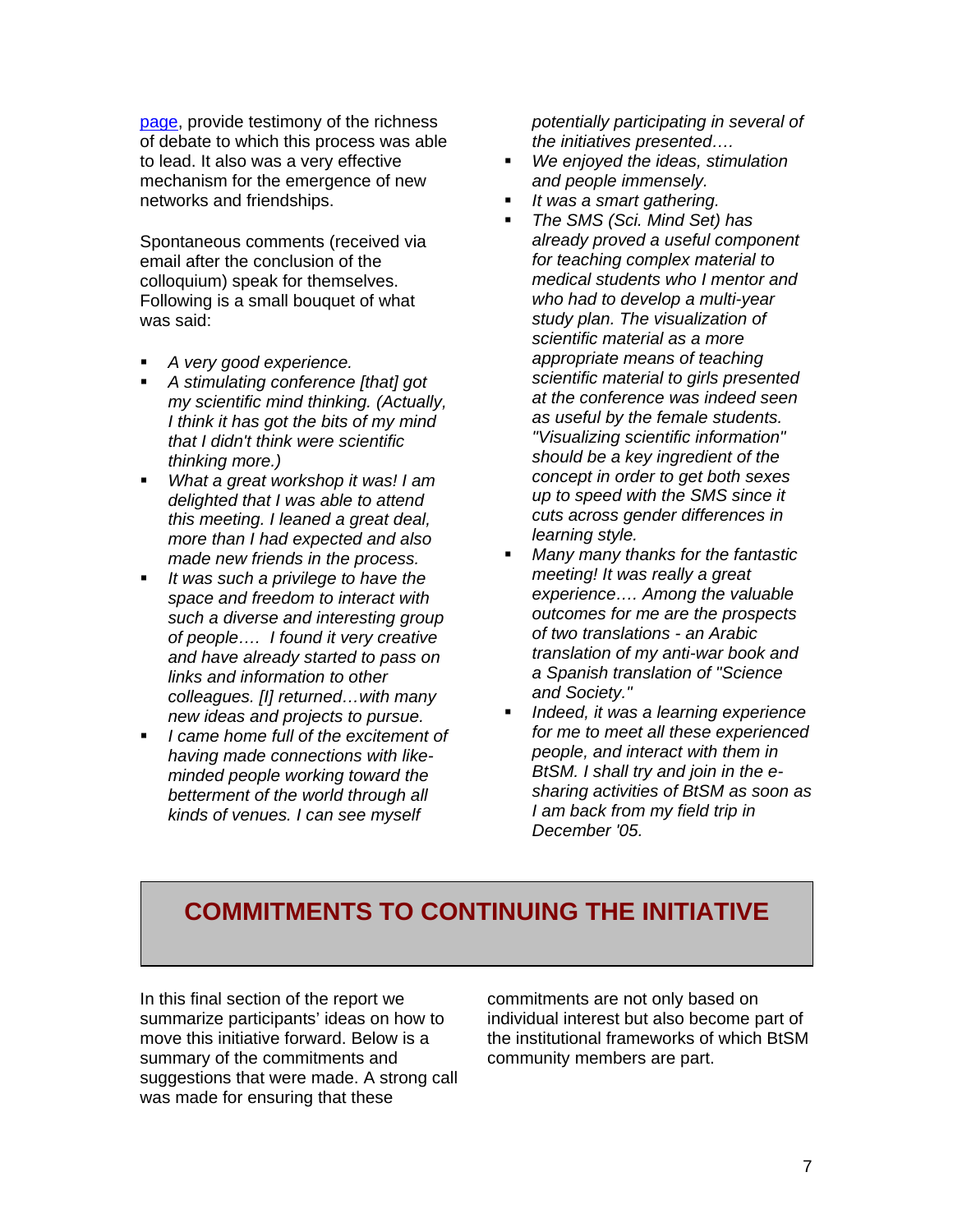### **Continuing the dialogue among the BtSM community**

The overall feeling of the meeting was that the Colloquium had provided a unique opportunity to engage in a critical discussion across disciplines and boundaries. Participants stressed the important role that the BtSM meeting had played in fostering partnerships among individuals and institutions and expressed a strong desire to ensure that this kind of dialogue and collaboration will continue and become part not only of an individual commitment but also of an institutional interest and engagement.

Itwas agreed that the blog $^8$  that was set up by Ron Burnett during the BtSM Colloquium and the wiki<sup>9</sup> created by the Networking Group will be key forums for furthering such discussion. Both will be linked to the LDI website. In addition, there are strong indications (see also below) that various partnerships and initiatives have formed during the meeting which will continue. Those that are engaged in these initiatives are invited to share their experience with LDI, the BtSM community at large, and to make them available for posting on the LDI website.

### **Extending the dialogue to other levels**

Participants from four countries – India, Mexico, Mozambique and Russia – expressed their intention to extend the dialogue around the importance of the scientific mind to their countries and regions. The focus will not necessarily be on a replication of what took place in The Hague but rather on generating locally relevant and specific dialogue around this issue.

Evgeny Patarakin will be keeping in touch with LDI in the coming months on how to move this process forward for Russia. Gilles Lavigne of the Universidad Autónoma de Baja California in Mexico intends to organize a series of workshops and discussions with students. In the case of Mozambique, Paula Monjane of the Fundação para o Desenvolvimento da Comunidade will initiate the dialogue with the Ministry of Science and Technology to organize debate around this topic. Finally, Mohsen Tawfik will be moving the initiative forward through a meeting in India in August 2005. BtSM community members who are interested in participating in this meeting in India are more than welcome to attend.

It was agreed that the BtSM community would be kept informed of progress in extending the dialogue to these countries. LDI committed itself to supporting that process and to making the processes and products of BtSM 2005 available as an input to start country level reflection and discussion.

### **Disseminating the process and results of the BtSM meeting**

There was a strong call for disseminating to a wider public not only the outcomes of this meeting but also a critical assessment of the processes that participants engaged in. The following concrete suggestions were made:

• Producing and circulating among the BtSM community and others a short and attractive summary document of the meeting. Katherine Nielsen agreed to collaborate to doing this by producing a short piece based on her synthesis intervention on the last day. The main purpose of this document will be to create awareness of what has been

<span id="page-7-0"></span><sup>&</sup>lt;sup>8</sup> Definition according to the wikipedia: "A weblog, web log or simply a blog, is a web application which contains periodic posts on a common webpage. These posts are often but not necessarily in reverse chronological order. Such a website would typically be accessible to any Internet user. The term 'blog' came into common use as a way of avoiding confusion with the term server log." [\(http://en.wikipedia.org/wiki/Blog\)](http://en.wikipedia.org/wiki/Blog)

<span id="page-7-1"></span><sup>&</sup>lt;sup>9</sup> The wikipedia defines 'wiki' as follows: "A Wiki or wiki is a website (or other hypertext document collection) that allows users to add content, as on an Internet forum, but also allows anyone to edit the content. 'Wiki' also refers to the collaborative software used to create such a website." [\(http://en.wikipedia.org/wiki/Wiki](http://en.wikipedia.org/wiki/Wiki))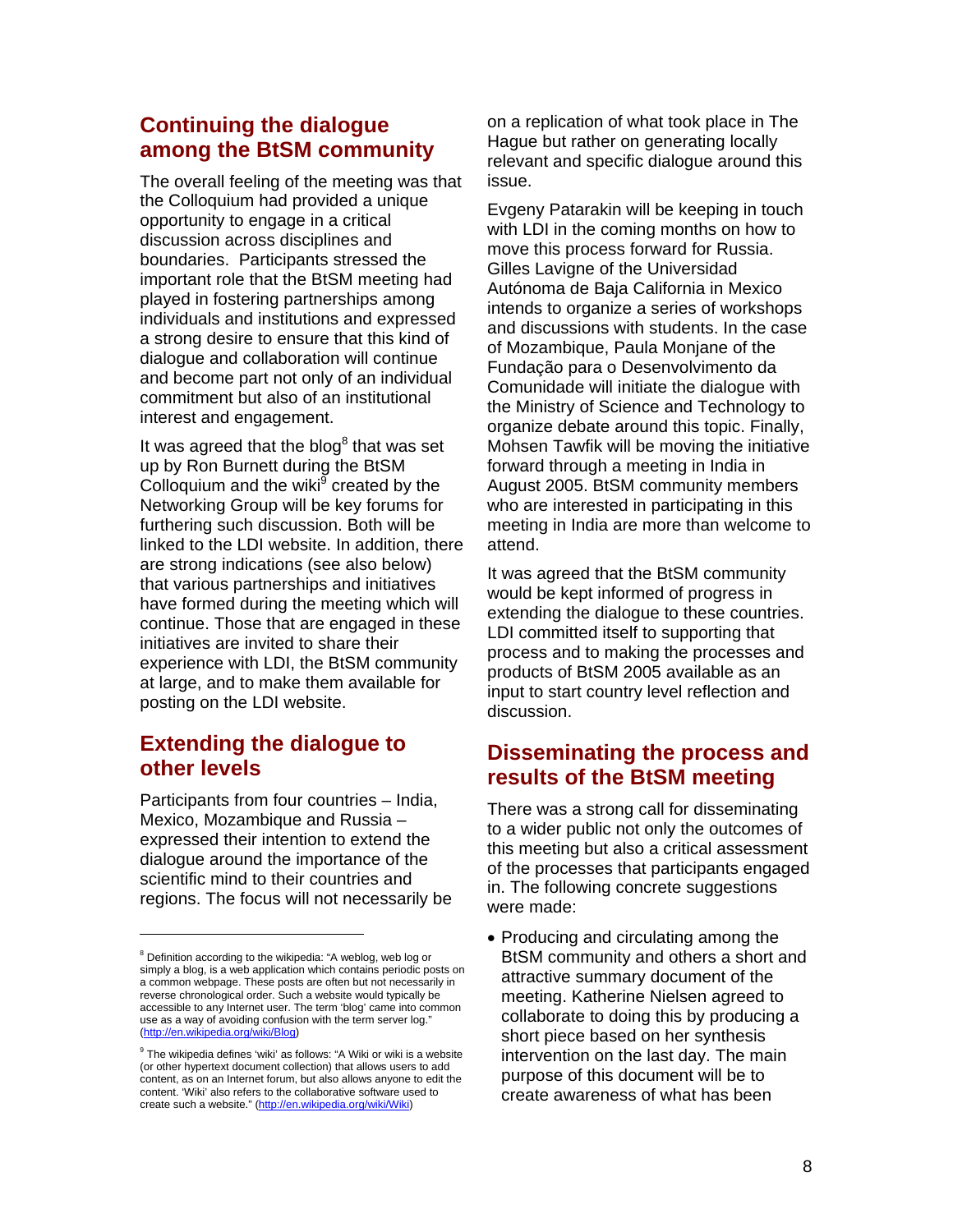achieved so far, to generate interest for the initiatives that the BtSM community intends to move forward and to provide feedback to the "wider" BtSM community (i.e. those that had wanted to participate but were unable to do so or who may become aware of BtSM only now).

- Publishing the papers produced by various participants and groups in the form of proceedings of the BtSM meeting. The offer by Frederico Mayor of the Culture of Peace Foundation to support the publication of the proceedings in English and Spanish was gratefully acknowledged and the BtSM community will be asked to contribute to finding ways to distribute the proceedings and other publications to relevant audiences.
- Producing short and critical reflection pieces on the work done by each of the special interest groups and disseminating this to relevant audiences, both in print form and on the Internet. This will provide a valuable input into future meetings of this kind and has immediate relevance for those members of the BtSM community who intend to initiate similar processes at the level of their countries.
- Disseminating information about the discussions at the meeting through the media. Radio Netherlands has meanwhile produced a thirty minute radio program and a written account on the Colloquium. In addition, Laura Durnford of Radio Netherlands offered to establish connections between the BtSM community and the Science Communication studies people at Imperial College in London as well as those in Italy who helped organize the SCIRAB conference, which brought together science radio broadcasters from across Europe who met for the first time ever last year<sup>10</sup>[.](#page-8-0)
- Reorganizing the LDI website so as to give prominence to the BtSM initiative and to make it possible to do justice to the overall concept and to the different thematic areas that have been formed during the meeting.
- Considering the potential importance of fostering and nurturing the scientific mind as a contributing factor to humanity's ability to live in harmony with itself and the rest of the universe, it was decided to start a new focus area of activity at LDI called [Learning to Live in](http://www.learndev.org/LLH.html)  [Harmony](http://www.learndev.org/LLH.html)<sup>11</sup> (LLH). John Avery of the Ørsted Institute in Copenhagen, who participated in BtSM2005, will coordinate the area.

### **Continuing and building upon the work of the special interest groups**

A number of special interest groups met during the meeting and some of these intend to move their discussions and collaboration forward into the future. These are summarized below.

### *Science workbooks[12](#page-8-2) for a developing world*

The discussions among the group and the wider BtSM community resulted in agreement among those present on doing the following:

• Providing support to the process of field testing the materials. The Illinois Mathematics and Science Academy (through Christopher Kolar) has agreed to serve as a testing site. Tania Vergnani of the University of the Western Cape offered to explore the possibilities for finding a testing site in Africa. Paula Monjane will do the same for Mozambique.

 $\overline{a}$ 

<span id="page-8-1"></span><sup>11</sup> http://www.learndev.org/LLH.html

<span id="page-8-2"></span><sup>12</sup> See http://www.learndev.org/ScienceWorkBooks.html

<span id="page-8-0"></span><sup>10</sup> See <http://www.scienceonair.org/index.htm>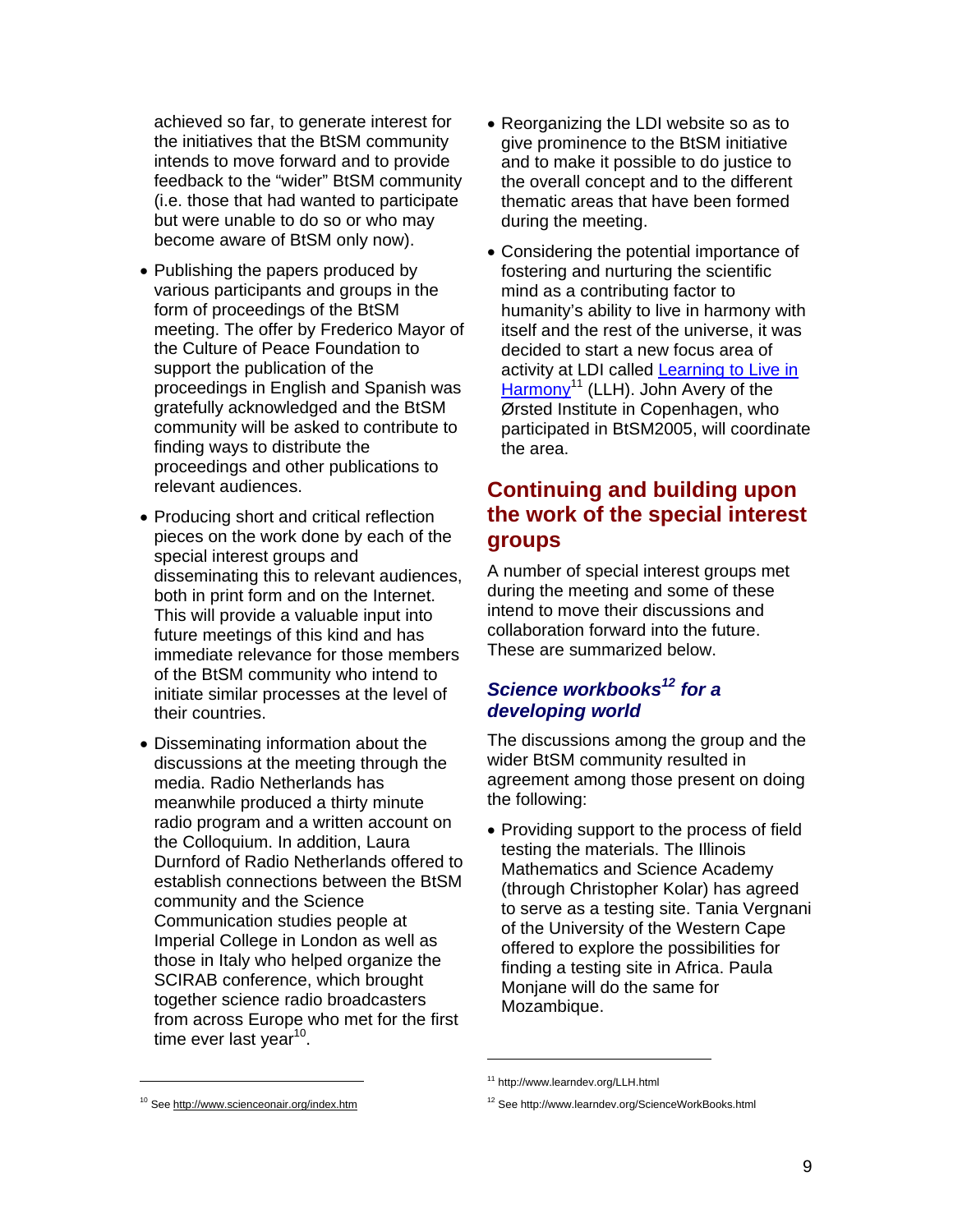- Involving students of instructional design courses (to be facilitated by Gordon Rowland of the Roy H. Park School of Communications, Ithaca College and Yusra Visser of the Learning Development Institute and Wayne State University) in the process of reviewing and formatively evaluating the modules.
- Involving students in graphic design (to be facilitated by Ron Burnett, Emily Car Institute of Art & Design) in the lay-out and illustration of the modules.
- Finding ways to ensure that the work of Elise Boltjes of the Noordelijke Hoogeschool in Leeuwarden is reflected in the content and design of the modules.

In addition, members of the BtSM community were asked to stay in touch and to provide suggestions on ways and means for ensuring a wide distribution of the materials. Diana Stirling agreed to continue to provide an active input into the group.

#### *HIV/AIDS and the scientific mind*

A variety of spontaneous partnerships emerged from the critical discussion among the group on HIV, which are expected to move forward both the discussion and the process of critical inquiry into what we do not know about the possibly critical role played by the scientific mind in the prevention in HIV/AIDS. Key areas around which such partnerships are expected to evolve include teacher training, the challenge of moving the HIV/AIDS discourse into the public domain and the role of the media in this respect, a critical analysis of partnerships and the difficulties of establishing trust, and issues related to power relationships between different parties involved. In addition the group intends to work on the following concrete outcomes:

• Producing a short paper reflecting the discussions of the group and circulating

this among the group and the wider BtSM community. Depending on the form this product takes it may also be distributed to other fora.

- Finalizing the research questions that were generated in the course of the group work (which are the synthesis of the discussion about areas that the group does not know enough about) and circulating those to the broader BtSM community for comments and suggestions.
- Exploring ways, through the partnerships that developed in the course of the meeting for moving forward the ideas and research questions that emerged from the group discussion.

#### *The networking group*

The networking group came together around an initiative that started around two years ago to generate learning environments based on the principle that knowledge is constructed in collaborative environments with everyone participating equally. The intention is to find ways to extend the initiative to students and professionals who are committed to fostering and experimenting with such environments and who are willing to share their experiences through the Network Universalis publication. An appeal was made by Chide Groenouwe ([c.n.groenouwe@gmx.net](mailto:c.n.groenouwe@gmx.net)) to the BtSM community to suggest possible collaborators (the current group has four core members and three supporting members from a variety of disciplinary backgrounds). It was suggested that LDI send out an e-mail in the coming week or two to remind participants to provide suggestions.

#### *Other groups*

The group on critical thinking and the synthesis group on the mapping of the scientific mind did not advance concrete ideas during the summary reporting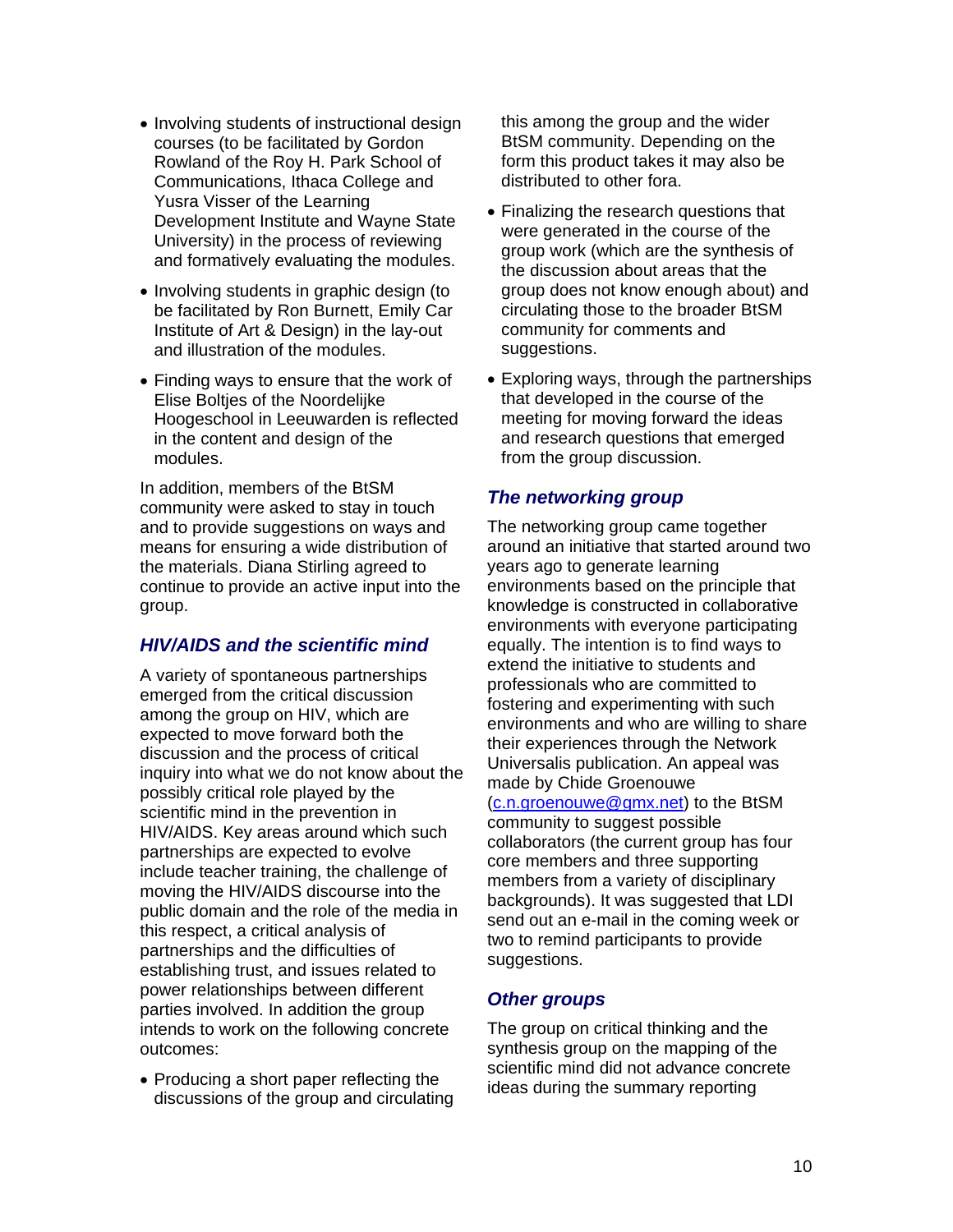session on how to move their interaction forward beyond the BtSM meeting.

The group on critical thinking, did, however, emphasize the overriding importance of addressing scientific thought at various levels, and particularly among leadership so that the initiatives in promoting science and the scientific mind will not meet with resistance and misunderstanding. In addition, this group highlighted the importance of developing tools and methods for furthering critical thought, not just within education but also at a more general level and particularly in the media.

The synthesis group worked during the colloquium trying to make sense of the diverse visions, generated by selforganized working groups, about the scientific mind and the factors that foster it. Preliminary conclusions of the synthesis group are that it does indeed make sense to use the construct 'scientific mind' but that it is very difficult to define it in precise terms. Many features that can be identified as pertaining to the scientific mind are equally part of the mindset that drives artists. In the true spirit of science, which pursues truth while recognizing that there is no absolute truth, dialogue seems to be the most essential aspect of any attempt to map the scientific mind and the conditions under which it grows. This being the case, members of the synthesis group have decided to continue their exchange of ideas by electronic means. Ron Burnett and Jan Visser will start this off by email and subsequently integrate their start-up dialogue in the blog for the BtSM community so that others can start contributing to it.

There was also some discussion on the "group that never was" i.e. the group about gender and the scientific mind. However, there was agreement that gender did constitute an important discussion point among groups that met and had thus been dealt with extensively in context. It was agreed that the topic is in itself critical

enough that it might merit the attention of a separate group in specific follow-up meetings. It was thus noted that future discussions of this kind (including at country level) should make an effort to ensure that gender be an integrated dimension of the debate.

In a similar vein, it was mentioned that transdisciplinarity had been an implicit dimension of much that had been discussed. Like in the case of gender, it was suggested that future meetings could focus even more explicitly on transdisciplinarity and on using the discussion around science to move beyond science into other areas.

#### **Other initiatives**

Gilles Lavigne of the Universidad Autónoma de Baja California in Mexico indicated his commitment to moving forward with a number of concrete initiatives, including:

- Replication of the work that has been done by John Falk and his colleagues of the Institute of Learning Innovation in the Mexican context.
- Organization of workshops around key BtSM themes with students from the Faculty of Sciences as part of the extension of the dialogue to country level.
- Introduction of a course on "Science and Society" to be based on the experience of John Avery of the Ørsted Institute (University of Copenhagen)

The results of these initiatives will be shared among the wider BtSM community.

Finally, LDI agreed to put its networking and advisory capacity at the disposal of the BtSM participants in furthering all of these initiatives. LDI will also be reporting back on progress made with respect to these commitments at regular intervals.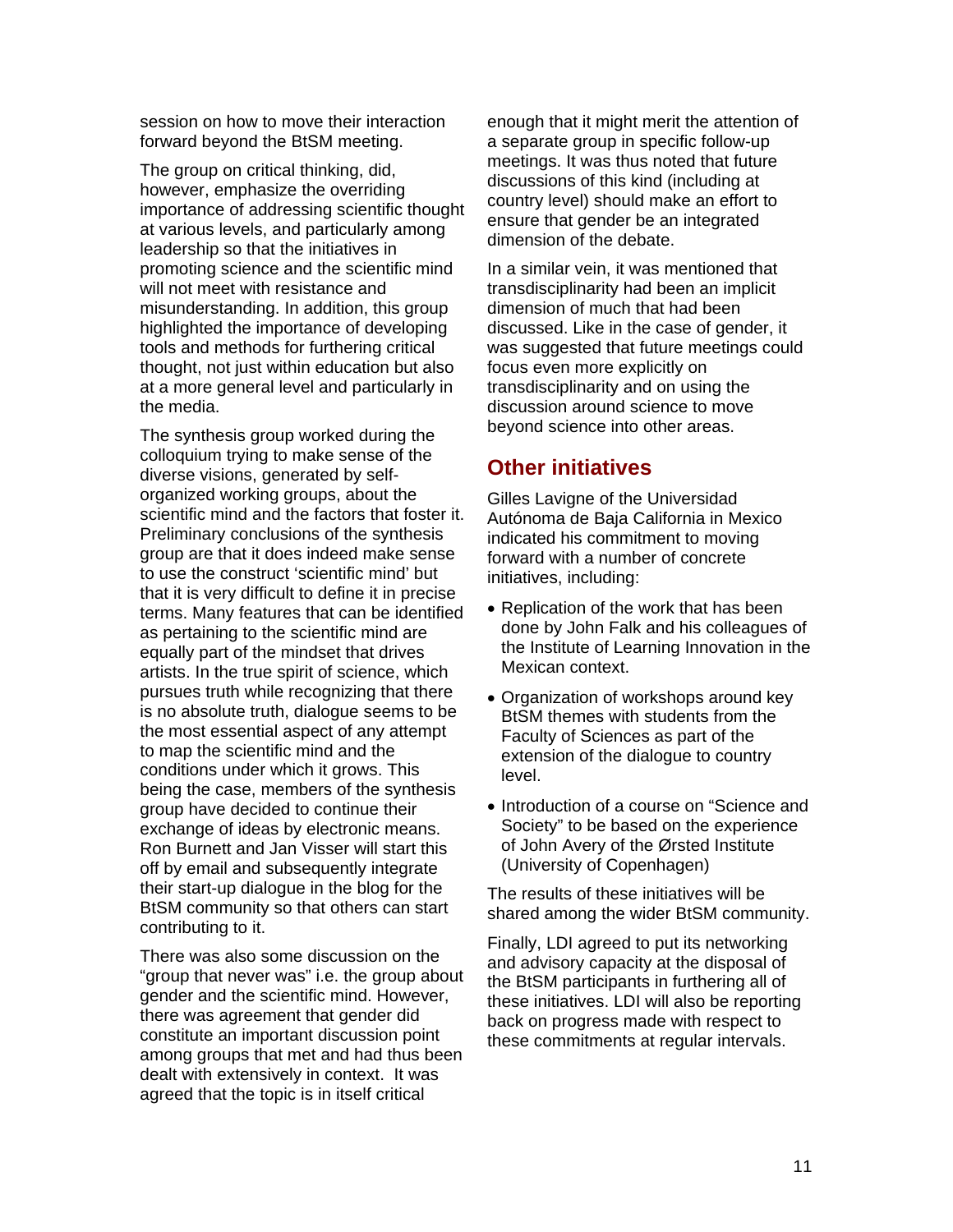# **ANNEXES**

# **ANNEX 1: List of participants**

| <u>NAME</u>              | <b>COUNTRY</b> | <b>AFFILIATION</b>                                 |
|--------------------------|----------------|----------------------------------------------------|
| <b>Yasmina Ahmed</b>     | MZ/NL          | Independent                                        |
| John Avery               | <b>DK</b>      | Ørsted Institute                                   |
| <b>Elise Boltjes</b>     | NL             | Noordelijke Hogeschool Leeuwarden                  |
| <b>Dr. Ron Burnett</b>   | CA             | Emily Carr institute of Art & Design               |
| <b>Louk Box</b>          | NL             | Institute of Social Studies                        |
| Virginia del Re          | ΙT             | Independent                                        |
| <b>Marten de Vries</b>   | NL.            | University of Maastricht                           |
| <b>Lynn Dierking</b>     | US             | Institute for Learning Innovation                  |
| <b>Laura Dunford</b>     | NL             | Radio Nederland                                    |
| Peter Eisenberger        | US             | Columbia University                                |
| John Falk                | <b>US</b>      | Institute for Learning Innovation                  |
| Zahara Girones           | ES             | Nijmegen University/Universidad Autónoma de Madrid |
| <b>Paul Grobstein</b>    | <b>US</b>      | Bryn Mawr College                                  |
| <b>Chide Groenouwe</b>   | NL             | Network Universalis and Free University Amsterdam  |
| <b>Matthew Jukes</b>     | UK             | Imperial College School of Medicine                |
| <b>Christopher Kolar</b> | US             | Illinois Mathematics and Science Academy           |
| <b>Peter Lavender</b>    | UK             | National Institute of Adult Continuing Education   |
| <b>Gilles Lavigne</b>    | МX             | Universidad Autónoma de Baja California            |
| Leon Lederman            | US             | Illinois Mathematics and Science Academy           |
| Dawood Mamoon            | <b>PK</b>      | Institute of Social Studies                        |
| <b>Federico Mayor</b>    | <b>ES</b>      | Fundación Cultura de Paz                           |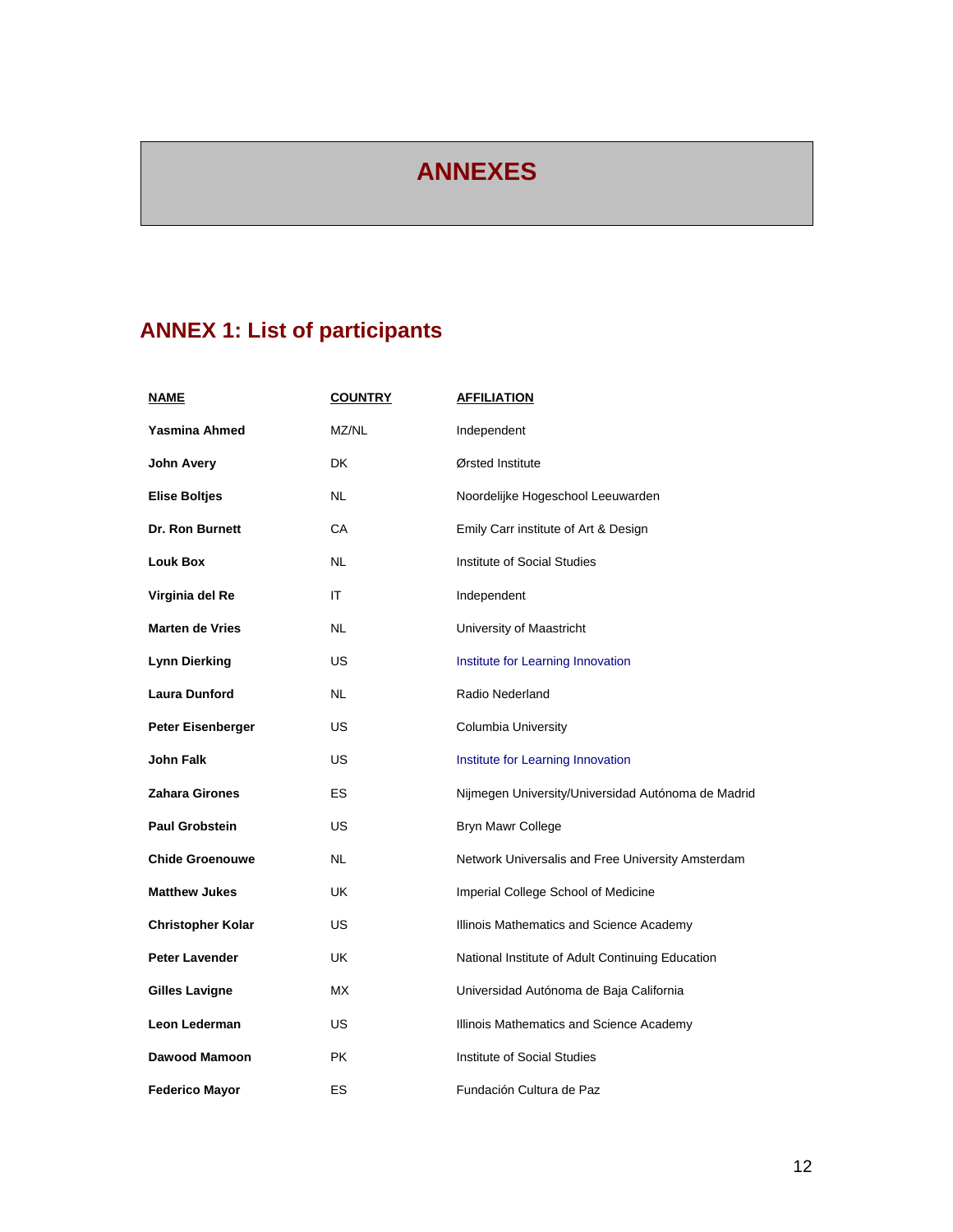| <b>Roy McWeeny</b>       | ΙT        | University of Pisa                                                |
|--------------------------|-----------|-------------------------------------------------------------------|
| Paula Monjane            | MZ        | Fundação para o Desenvolvimento da Comunidade                     |
| Sailaja Nandigama        | IN        | Institute of Social Studies                                       |
| <b>Corina Negrea</b>     | RO.       | Radio Romania                                                     |
| <b>Katherine Nielsen</b> | US        | Independent                                                       |
| <b>Evgeny Patarakin</b>  | RU        | <b>UCHCOM Laboratory</b>                                          |
| <b>Vimla Patel</b>       | US        | Columbia University, New York                                     |
| <b>Tjeerd Plomp</b>      | NL        | <b>Twente University</b>                                          |
| <b>Bill Rogoza</b>       | CA        | Northern Ontario Native Tourism Association                       |
| Christina Rogoza         | СA        | Nova Southeastern University                                      |
| Nicholas Rogoza          | СA        | Queen's University                                                |
| <b>Eric Ross</b>         | <b>NL</b> | Institute of Social Studies                                       |
| <b>Gordon Rowland</b>    | US        | Roy H.Park School of Communications, Ithaca College               |
| <b>Ronald Siebes</b>     | NL        | Free University Amsterdam                                         |
| <b>Walter Staveloz</b>   | BE        | <b>ECSITE</b>                                                     |
| <b>Diana Stirling</b>    | US.       | Independent                                                       |
| Jaap Swart               | NL        | <b>JOTA</b> foundation                                            |
| <b>Ralf Syring</b>       | MZ        | Terre des Hommes                                                  |
| <b>Mohsen Tawfik</b>     | IN        | <b>UNESCO Delhi</b>                                               |
| <b>Bruno Valfrey</b>     | FR        | Learning Development Institute                                    |
| Tania Vergnani           | ΖA        | University of the Western Cape                                    |
| Lya Visser               | FК        | Learning Development Institute                                    |
| Jan Visser               | <b>FR</b> | Learning Development Institute                                    |
| Yusra Visser             | US        | Learning Development Institute                                    |
| <b>Muriel Visser</b>     | FR        | Learning Development Institute                                    |
| Rose Wambui Wamuthenya   | KE        | Institute of Social Studies                                       |
| Cheryl V. Whitman        | <b>US</b> | <b>Education Development Center</b>                               |
| John R. Whitman          | US        | Ontario Institute for Studies in Education, University of Toronto |
| Abraham Zalzman          | VE        | Grupo INESTED Internacional                                       |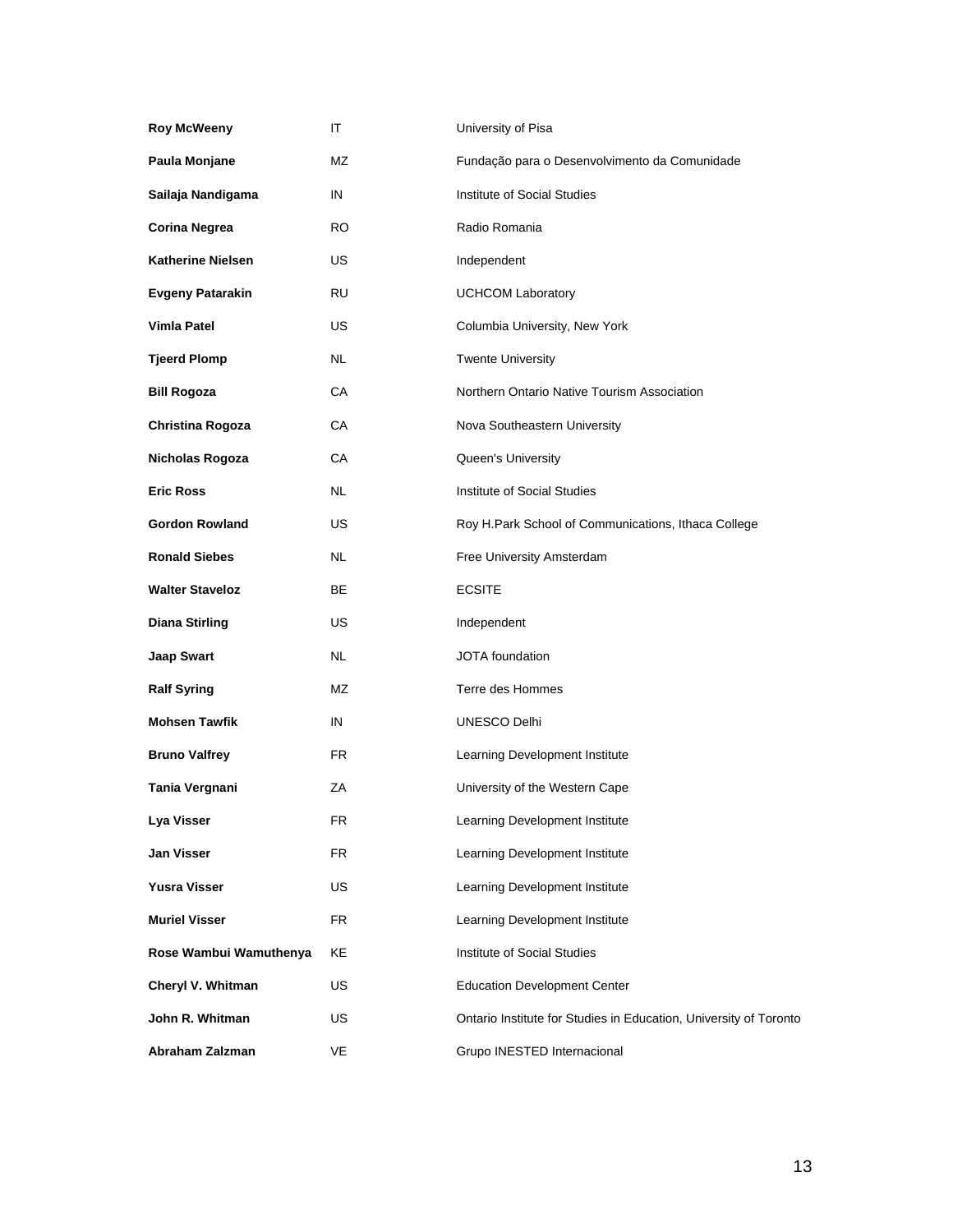## **ANNEX 2: Program**

### **TUESDAY MAY 17**

| 9:00 AM  | Registration + welcome<br>coffee/tea                                        | All                                                                                                                                                                                                                                                                                                                                                             |
|----------|-----------------------------------------------------------------------------|-----------------------------------------------------------------------------------------------------------------------------------------------------------------------------------------------------------------------------------------------------------------------------------------------------------------------------------------------------------------|
|          | Preparation individual and<br>group displays for<br>Knowledge Café          | Everyone who wishes to develop an initiative in the context of the<br>Knowledge Café                                                                                                                                                                                                                                                                            |
| 10:30 AM | Official opening by host                                                    | Louk de La Rive Box, Rector, Institute of Social Studies, followed<br>by brief UNESCO statement by Mohsen Tawfik, Director,<br><b>UNESCO Delhi</b>                                                                                                                                                                                                              |
| 10:45 AM | Introduction to the<br>colloquium by organizer                              | Jan Visser, President, Learning Development Institute                                                                                                                                                                                                                                                                                                           |
| 11:00 AM | Mapping the Scientific Mind                                                 | Abraham Zalzman (group process) and Jan Visser (concept<br>mapping). All colloquium attendees participate, working in six<br>groups. At end of session reporting to plenary by selected group.<br>Others comment and complete. Follow-up required: Synthesis by<br>volunteers later in de day.                                                                  |
| 12:30 PM | Lunch break                                                                 | All. Lunch takes place in Atrium. Participants are invited to self-<br>organize and use part of the time available for Knowledge Café<br>related exchanges.                                                                                                                                                                                                     |
| 1:30 PM  | The Scientific Mind as a<br>multifaceted concept                            | Three plenary interventions, Paul Grobstein (brain and<br>development of the scientific mind); Diana Stirling (ways of<br>thinking in art and science); Matthew Jukes (children's<br>perceptions of health in a developing country context)                                                                                                                     |
| 2:30 PM  | <b>Exploring the Knowledge</b><br>Café                                      | Opportunity for all to familiarize themselves with all that is<br>available in the Knowledge Café                                                                                                                                                                                                                                                               |
| 3:00 PM  | <b>Break</b>                                                                | Coffee/tea served in Knowledge Café area                                                                                                                                                                                                                                                                                                                        |
| 3:30 PM  | Special interests                                                           | Two-hour timeslot for dedicated work on issues of special<br>interest. In some cases these activities have been prepared in the<br>running-up to the colloquium, in other cases they will be self-<br>organized on the basis of participants' interests. Within this<br>context, at least one group works on the synthesis of "Mapping<br>the Scientific Mind." |
| 5:30 PM  | Welcome reception hosted<br>by Rector Institute of Social<br><b>Studies</b> | All participants are invited                                                                                                                                                                                                                                                                                                                                    |
| 7:00 PM  | End of Day 1                                                                | Participants self-organize for dinner and evening activities.                                                                                                                                                                                                                                                                                                   |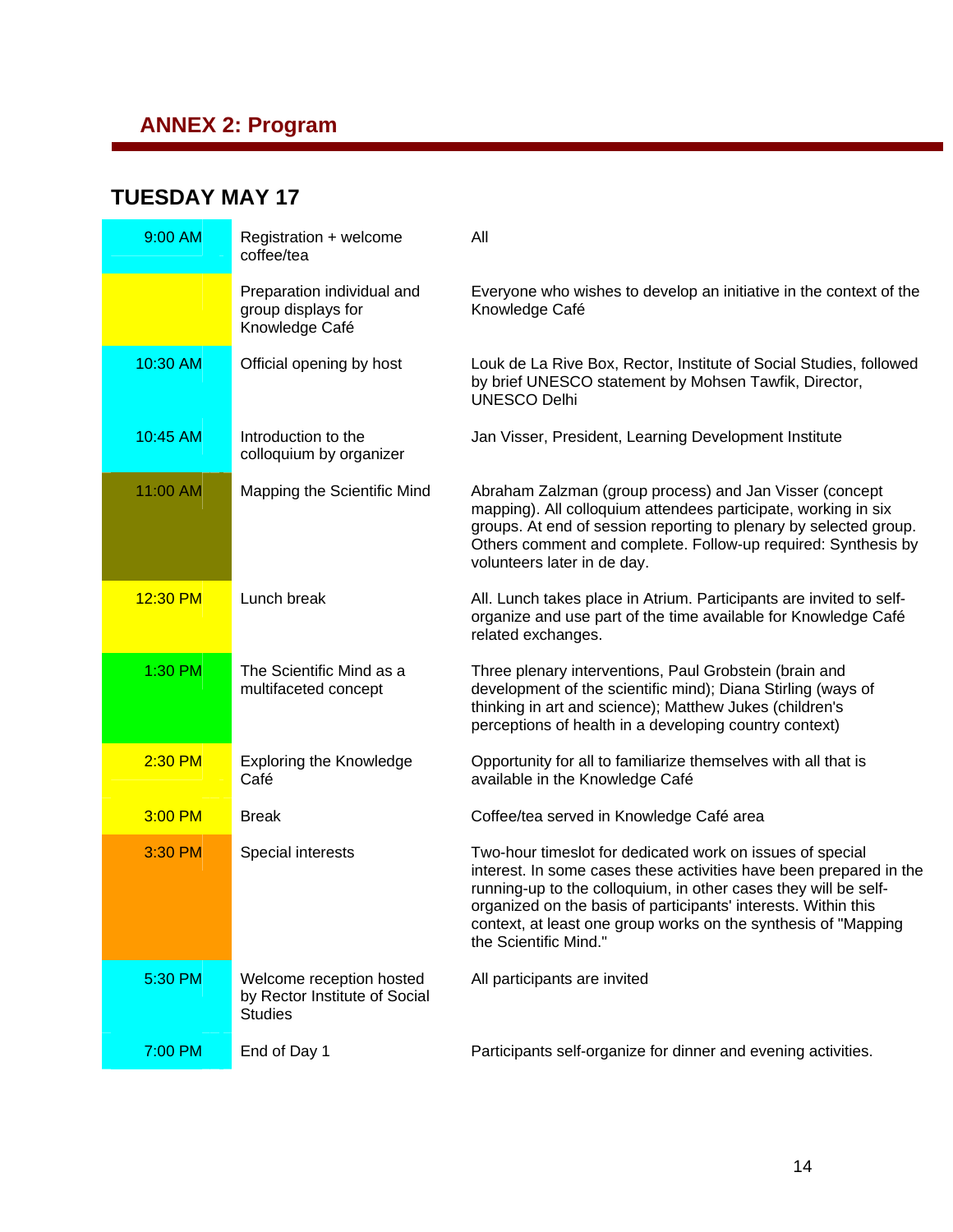## **WEDNESDAY MAY 18**

| 9:00 AM  | The case of symmetry: Can<br>science and art learn from<br>each other?                                 | Leon Lederman - Plenary presentation                                                                                                                                                                                                                                                                                                                                                     |
|----------|--------------------------------------------------------------------------------------------------------|------------------------------------------------------------------------------------------------------------------------------------------------------------------------------------------------------------------------------------------------------------------------------------------------------------------------------------------------------------------------------------------|
| 9:30 AM  | Balancing<br>professionalization and<br>passion                                                        | Louk de la Rive Box - Plenary presentation                                                                                                                                                                                                                                                                                                                                               |
| 10:00 AM | <b>Reporting Special Interest</b><br>Groups                                                            | Reporting/Brief presentation by select groups (this includes<br>necessarily result of synthesis of "Mapping the Scientific Mind")                                                                                                                                                                                                                                                        |
| 10:30 AM | <b>Break</b>                                                                                           | Coffee/tea served in Knowledge Café area                                                                                                                                                                                                                                                                                                                                                 |
| 11:00 AM | Mapping the conditions of<br>growth of the Scientific Mind                                             | Abraham Zalzman (group process) and Jan Visser (concept<br>mapping). All colloquium attendees participate, working in six<br>groups. At end of session reporting to plenary by selected group.<br>Others comment and complete. Follow-up required: Synthesis by<br>volunteers later in de day.                                                                                           |
| 12:30 PM | Lunch break                                                                                            | All. Lunch takes place in Atrium. Participants are invited to self-<br>organize and use part of the time available for Knowledge Café<br>related exchanges.                                                                                                                                                                                                                              |
| 1:30 PM  | <b>Building the Scientific Mind</b><br>through planned<br>intervention in structured<br>settings       | Three plenary interventions, Yusra Visser (convergence and<br>divergence in children's attitudes toward sciences and science<br>education); Elise Boltjes (gender and the building of the scientific<br>mind); John Avery (developing the social responsibility of<br>scientists).                                                                                                       |
| 2:30 PM  | Special interests (coffee<br>and tea, served in<br>Knowledge Café area,<br>taken while work continues) | Two-hour timeslot for dedicated work on issues of special<br>interest. In some cases these activities have been prepared in the<br>running-up to the colloquium, in other cases they will be self-<br>organized on the basis of participants' interests. Within this<br>context, at least one group works on the synthesis of "Mapping<br>the Factors of Growth of the Scientific Mind." |
| 4:30 PM  | Halfway round-up                                                                                       | Assessment of where we stand after two days of work and how<br>we should possibly adjust as we prepare for the third and fourth<br>day of the colloquium.                                                                                                                                                                                                                                |
| 5:00 PM  | Bar open for BtSM<br>participants until 7:00 PM.                                                       | All participants are welcome to buy their drinks from the ISS bar,<br>which is open for the benefit of all interested BtSM participants.<br>Jan Visser facilitates a 'Drink Tank' on Ethics and Science for<br>those enticed by the topic.                                                                                                                                               |
| 8:00 PM  | <b>Official Colloquium Dinner</b><br>in Restaurant Surakarta                                           | Colloquium participants will enjoy an opulent 'rijsttafel' buffet<br>dinner at a nearby Indonesian restaurant (included in registration<br>fee).                                                                                                                                                                                                                                         |
| 11:00 PM | End of Day 2                                                                                           |                                                                                                                                                                                                                                                                                                                                                                                          |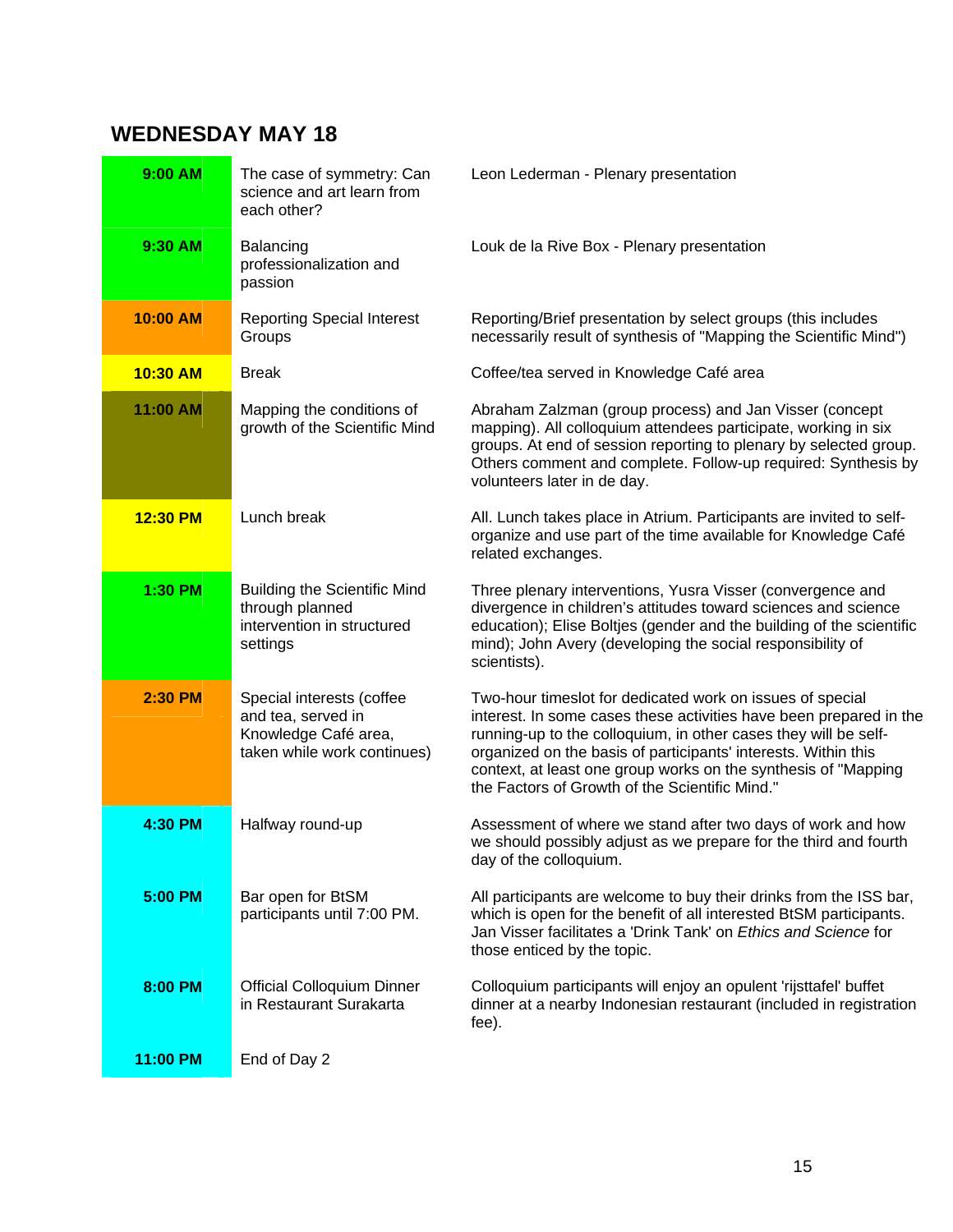# **THURDAY MAY 19**

| 9:00 AM  | <b>Building the Scientific Mind</b><br>in loosely structured<br>settings with emphasis on<br>free choice | Four plenary group interventions,<br>Falk/Dierking/Eisenberger/Staveloz (museum setting);<br>McWeeny/Avery/L.Visser/J.Visser/Stirling (For the Love of<br>Science/flexible curriculum design); Durnford/Negrea/<br>Swart/DeVries (broadcast media settings); Patarakin/<br>Groenouwe/Siebes (Internet-based settings)                                                     |
|----------|----------------------------------------------------------------------------------------------------------|---------------------------------------------------------------------------------------------------------------------------------------------------------------------------------------------------------------------------------------------------------------------------------------------------------------------------------------------------------------------------|
| 10:30 AM | <b>Break</b>                                                                                             | Coffee/tea served in Knowledge Café area                                                                                                                                                                                                                                                                                                                                  |
| 11:00 AM | Special interests                                                                                        | One-and-a-half-hour timeslot for dedicated work on issues of<br>special interest. In some cases these activities have been<br>prepared in the running-up to the colloquium, in other cases they<br>will be self-organized on the basis of participants' interests. Within<br>this context, at least one group works on the synthesis of<br>"Mapping the Scientific Mind." |
| 12:30 PM | Lunch break                                                                                              | All. Lunch takes place in Atrium. Participants are invited to self-<br>organize and use part of the time available for Knowledge Café<br>related exchanges.                                                                                                                                                                                                               |
| 1:30 PM  | The Scientific Mind in<br>context: Limits of the<br>scientific mind and<br>competing mindsets            | Three plenary interventions, Eric Ross (AIDS, the scientific<br>mindset and the structure of science); Gilles Lavigne (critique of<br>the assumptions underlying the training of scientists for the<br>developing world; Jan Visser (not by science alone)                                                                                                                |
| 2:30 PM  | The Scientific Mind in<br>context                                                                        | Plenary debate                                                                                                                                                                                                                                                                                                                                                            |
| 3:00 PM  | <b>Break</b>                                                                                             | Coffee/tea served in Knowledge Café area                                                                                                                                                                                                                                                                                                                                  |
| 3:30 PM  | <b>Reporting Special Interest</b><br>Groups                                                              | Reporting/Brief presentation by select groups (this includes<br>necessarily result of synthesis of "Mapping the Factors of Growth<br>of the Scientific Mind")                                                                                                                                                                                                             |
| 4:00 PM  | Science, society and<br>community                                                                        | Christopher Kolar - plenary presentation on Student Engagement,<br>Science, Society, and Community at IMSA; Ralf Syring - plenary<br>presentation on Science, Mindsets, and Community.                                                                                                                                                                                    |
| 5:00 PM  | Bar open for BtSM<br>participants until 7:00 PM.                                                         | All participants are welcome to buy their drinks from the ISS bar,<br>which is open for the benefit of all interested BtSM participants.                                                                                                                                                                                                                                  |
| 7:00 PM  | End of Day 3                                                                                             | Participants self-organize for dinner and evening activities.                                                                                                                                                                                                                                                                                                             |